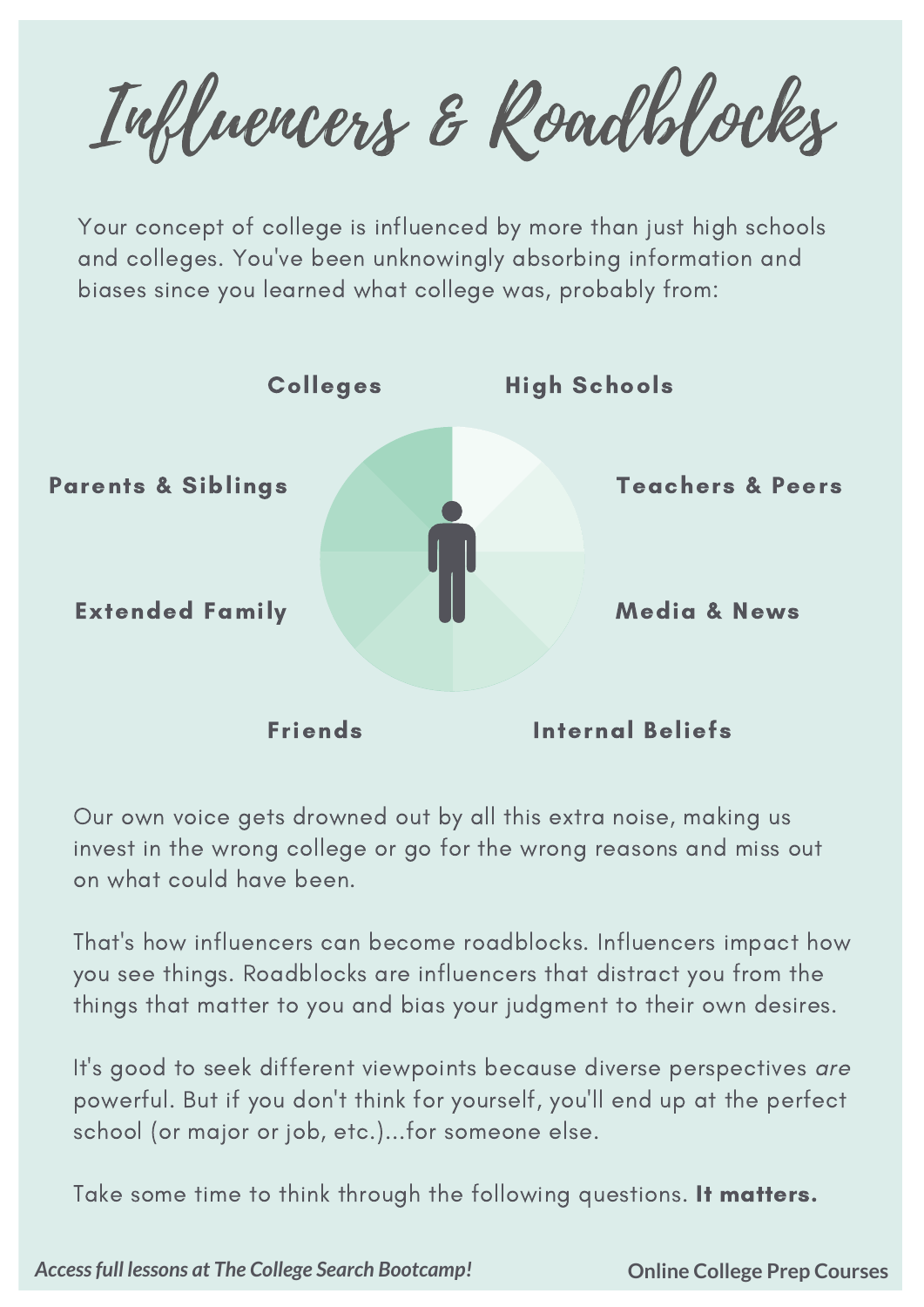## **Self Assessment**

Answer the following questions. MY INFLUENCERS

What internal beliefs do you have about college and education?

Where did they come from?

What do your family members suggest is important about colleges?

What do your friends suggest is important about colleges?

What does your high school/counselor suggest is important?

What do your teachers and peers suggest is important?

What reasons have colleges given you to attend them?

What do the media and news suggest is important in colleges?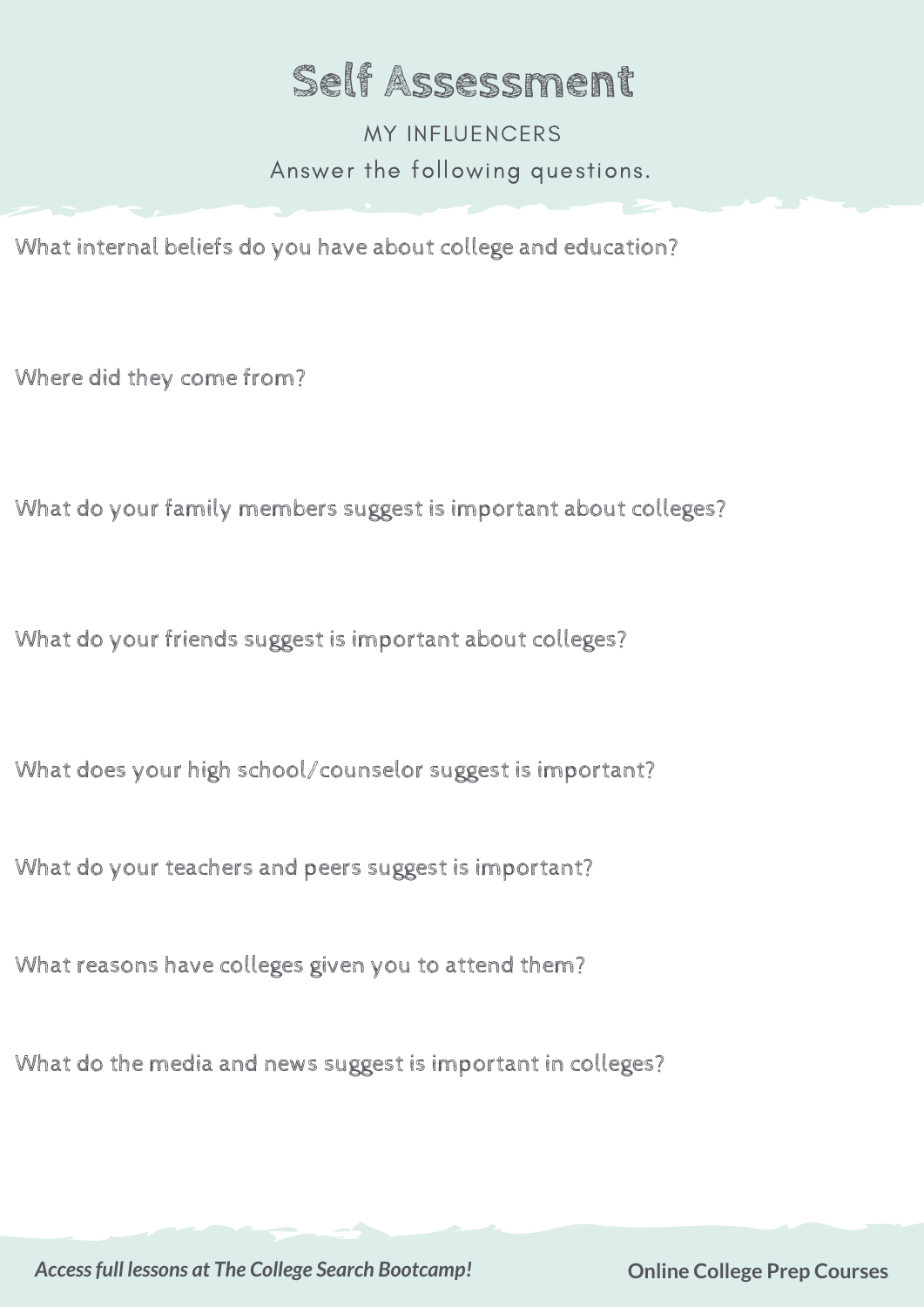## **SELF ASSESSMENT**

Answer the following questions. MY INFLUENCERS

Up to this point, what were you looking for in a college?

Why did you want each of these things?

Who or what told you these were important?

When stepping back and thinking about what allows you to do your best, do you think these are important? Why?

Is there anything else you think is important to your growth and success?

If all schools had the same reputation and cost, what would you look for?

If you were in charge of building a college just for you, what would you put into it?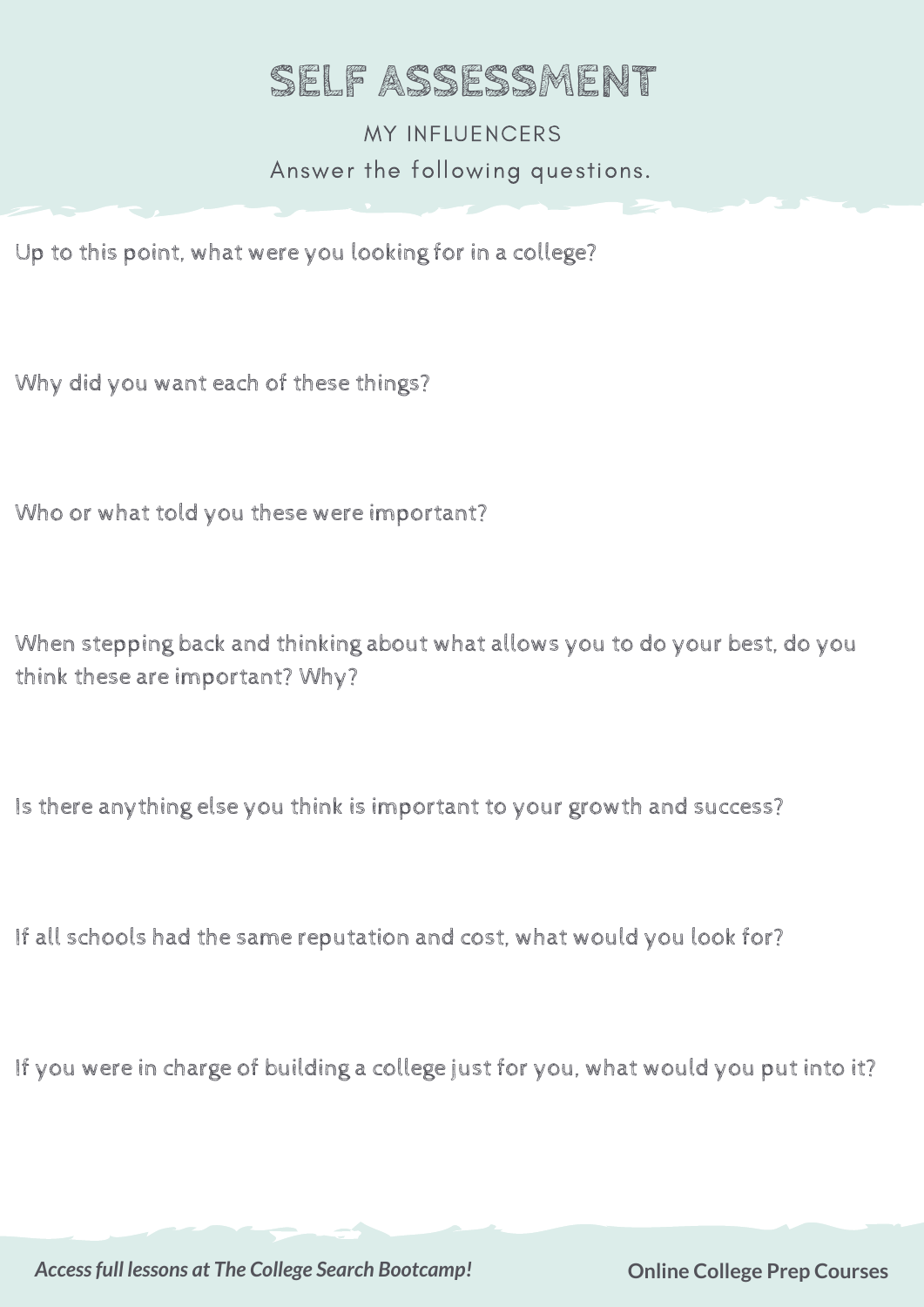# **SELF ASSESSMENT**

#### MY INFLUENCERS

Reflecting on your answers, how much do the following influence how you think about colleges and what you want?

| Internal Beliefs<br>O%                           | 100% |
|--------------------------------------------------|------|
| Family: parents, siblings, extended family<br>O% | 100% |
| Friends<br>O%                                    | 100% |
| School, peers, teachers, counselors<br>O%        | 100% |
| Colleges<br>O%<br>and the state of the state of  | 100% |
| Media and the News<br>O%                         | 100% |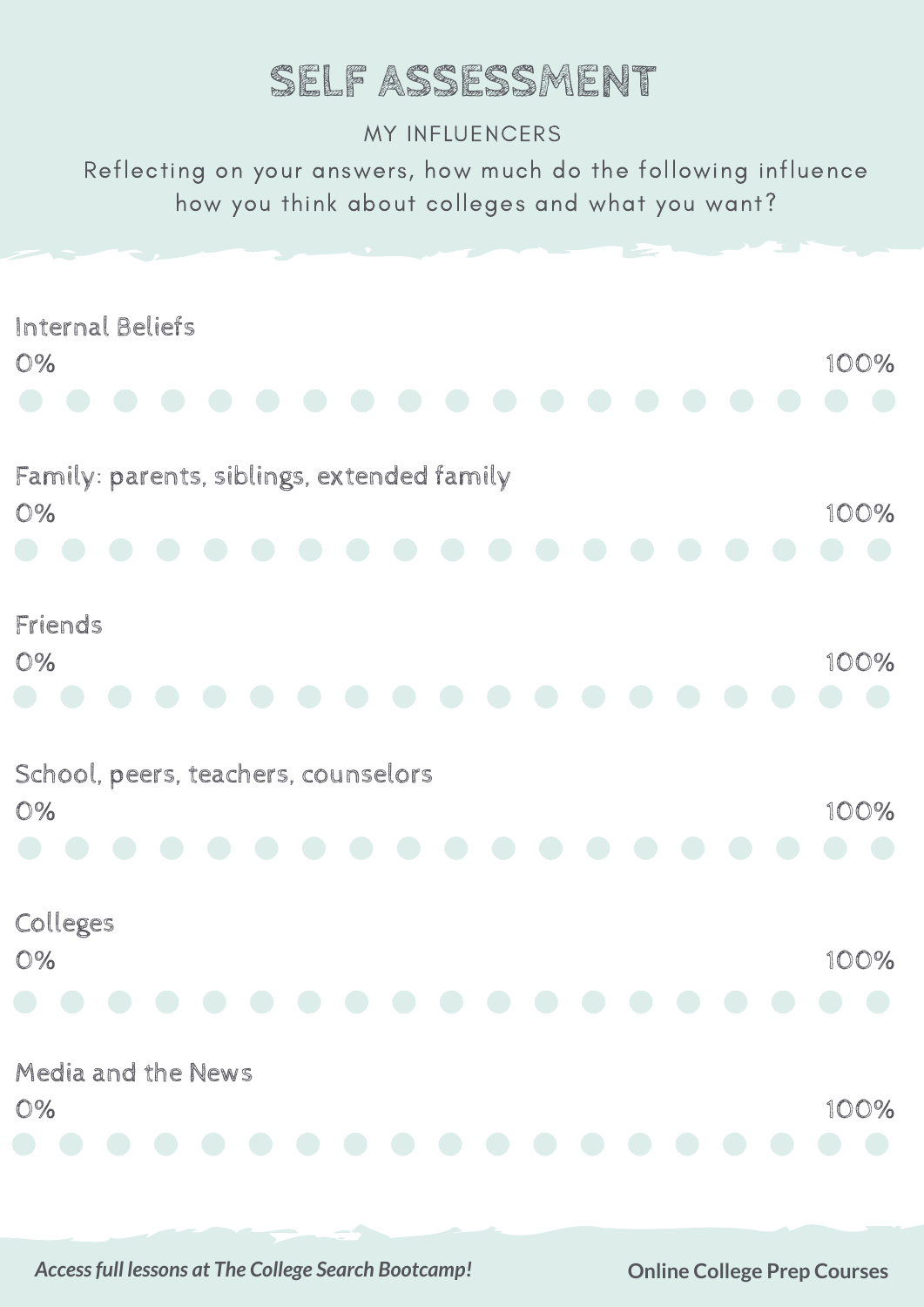# **SELF ASSESSMENT**

Finish by identifying your roadblocks. MY INFLUENCERS

Review the previous page. Are you comfortable with how much each group influences you?

Which are positive influences?

Which of these influences feel limiting or induce anxiety? (These are your roadblocks.)

### MOVING FORWARD:

The best way to reduce outside pressure and stay focused is to be aware of what influences you and creates unnecessary pressure.

As long as you are aware of these, you have the ability to step back and ask yourself:

1. RECOGNIZE: Does this really matter to me or am I absorbing someone else's expectations, limits, or beliefs?

2. REFLECT: Could they have a different perspective or ulterior motive?

3. RESPOND: Based on what is best for me, what can I learn from this?